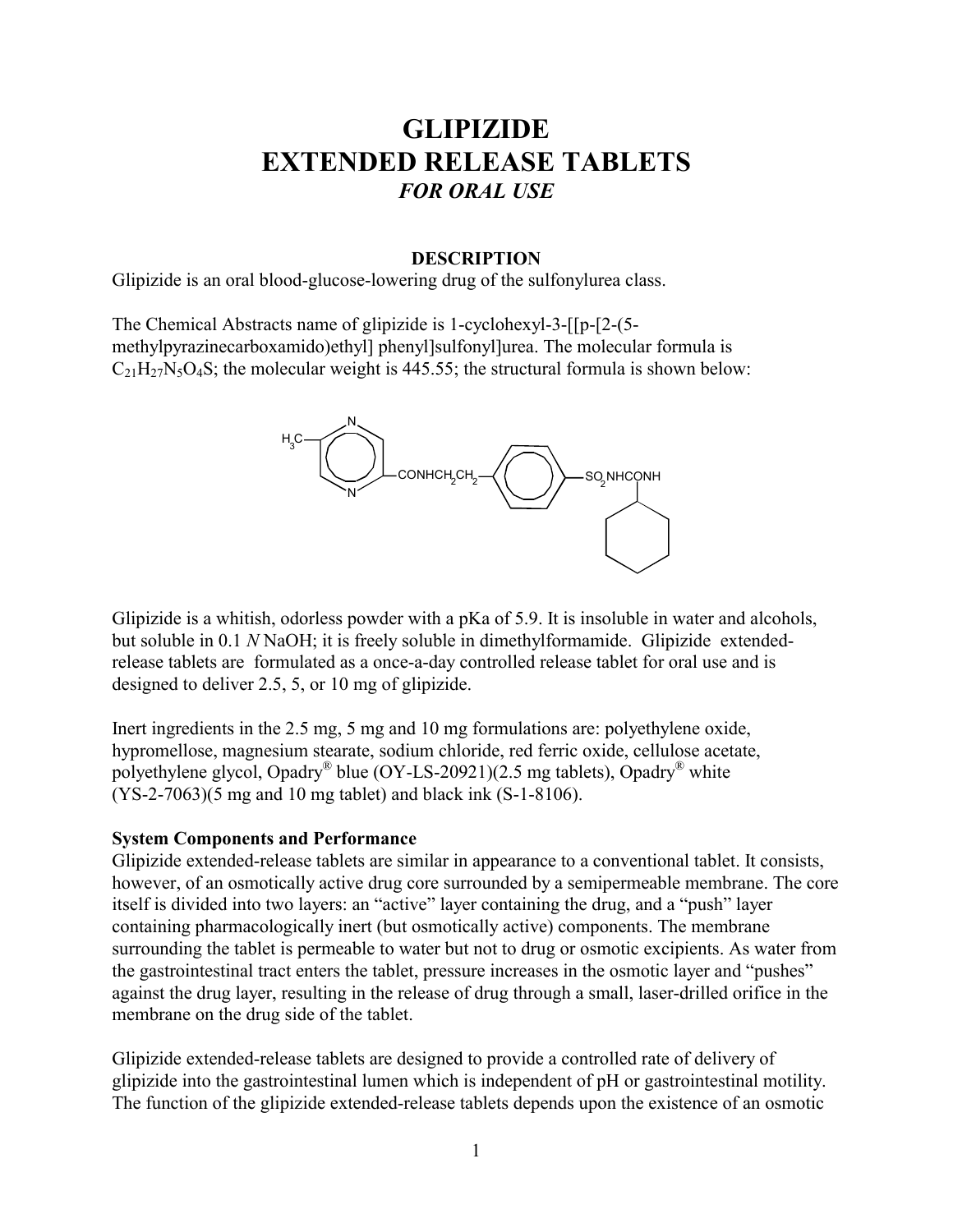gradient between the contents of the bi-layer core and fluid in the GI tract. Drug delivery is essentially constant as long as the osmotic gradient remains constant, and then gradually falls to zero. The biologically inert components of the tablet remain intact during GI transit and are eliminated in the feces as an insoluble shell.

### **CLINICAL PHARMACOLOGY**

**Mechanism of Action:** Glipizide appears to lower blood glucose acutely by stimulating the release of insulin from the pancreas, an effect dependent upon functioning beta cells in the pancreatic islets. Extrapancreatic effects also may play a part in the mechanism of action of oral sulfonylurea hypoglycemic drugs. Two extrapancreatic effects shown to be important in the action of glipizide are an increase in insulin sensitivity and a decrease in hepatic glucose production. However, the mechanism by which glipizide lowers blood glucose during long-term administration has not been clearly established. Stimulation of insulin secretion by glipizide in response to a meal is of major importance. The insulinotropic response to a meal is enhanced with glipizide extended-release tablet administration in diabetic patients. The postprandial insulin and C-peptide responses continue to be enhanced after at least 6 months of treatment. In 2 randomized, double-blind, dose-response studies comprising a total of 347 patients, there was no significant increase in fasting insulin in all glipizide extended-release tablet-treated patients combined compared to placebo, although minor elevations were observed at some doses. There was no increase in fasting insulin over the long term.

Some patients fail to respond initially, or gradually lose their responsiveness to sulfonylurea drugs, including glipizide. Alternatively, glipizide may be effective in some patients who have not responded or have ceased to respond to other sulfonylureas.

**Effects on Blood Glucose:** The effectiveness of glipizide extended-release tablets in type 2 diabetes at doses from 5–60 mg once daily has been evaluated in 4 therapeutic clinical trials each with long-term open extensions involving a total of 598 patients. Once daily administration of 5, 10 and 20 mg produced statistically significant reductions from placebo in hemoglobin  $A_{1C}$ , fasting plasma glucose and postprandial glucose in patients with mild to severe type 2 diabetes. In a pooled analysis of the patients treated with 5 mg and 20 mg, the relationship between dose and glipizide extended-release tablet's effect of reducing hemoglobin  $A_{1C}$  was not established. However, in the case of fasting plasma glucose patients treated with 20 mg had a statistically significant reduction of fasting plasma glucose compared to the 5 mg-treated group.

The reductions in hemoglobin  $A_{1C}$  and fasting plasma glucose were similar in younger and older patients. Efficacy of glipizide extended-release tablets was not affected by gender, race or weight (as assessed by body mass index). In long-term extension trials, efficacy of glipizide extendedrelease tablets was maintained in 81% of patients for up to 12-months.

In an open, two-way crossover study 132 patients were randomly assigned to either glipizide extended-release tablets or glipizide tablets for 8 weeks and then crossed over to the other drug for an additional 8 weeks. Glipizide extended-release tablet administration resulted in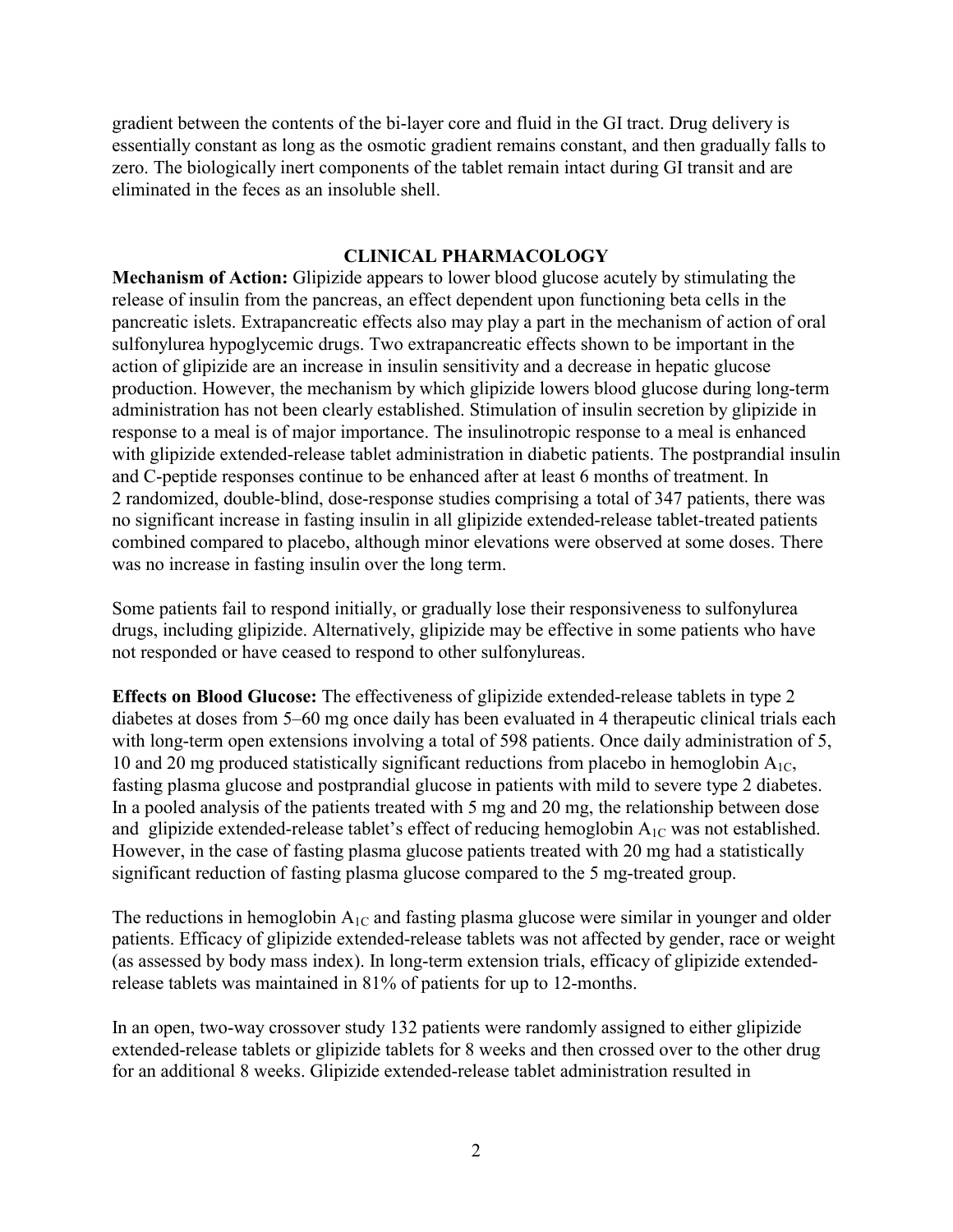significantly lower fasting plasma glucose levels and equivalent hemoglobin  $A_{1C}$  levels, as compared to glipizide tablets.

In 12 week, well-controlled studies there was a maximal average net reduction in hemoglobin A1C of 1.7% in absolute units between placebo-treated and GLIPIZIDE EXTENDED-RELEASE-treated patients.

**Other Effects:** It has been shown that glipizide extended-release tablet therapy is effective in controlling blood glucose without deleterious changes in the plasma lipoprotein profiles of patients treated for type 2 diabetes.

In a placebo-controlled, crossover study in normal volunteers, glipizide had no antidiuretic activity, and, in fact, led to a slight increase in free water clearance.

**Pharmacokinetics and Metabolism:** Glipizide is rapidly and completely absorbed following oral administration in an immediate release dosage form. The absolute bioavailability of glipizide was 100% after single oral doses in patients with type 2 diabetes. Beginning 2 to 3 hours after administration of glipizide extended-release tablets, plasma drug concentrations gradually rise reaching maximum concentrations within 6 to 12 hours after dosing. With subsequent once daily dosing of glipizide extended-release tablets, effective plasma glipizide concentrations are maintained throughout the 24 hour dosing interval with less peak to trough fluctuation than that observed with twice daily dosing of immediate release glipizide. The mean relative bioavailability of glipizide in 21 males with type 2 diabetes after administration of 20 mg glipizide extended-release tablets, compared to immediate release glipizide (10 mg given twice daily), was 90% at steady-state. Steady-state plasma concentrations were achieved by at least the fifth day of dosing with glipizide extended-release tablets in 21 males with type 2 diabetes and patients younger than 65 years. Approximately 1 to 2 days longer were required to reach steady-state in 24 elderly ( $\geq$ 65 years) males and females with type 2 diabetes. No accumulation of drug was observed in patients with type 2 diabetes during chronic dosing with glipizide extended-release tablets. Administration of glipizide extended-release tablets with food has no effect on the 2 to 3 hour lag time in drug absorption. In a single dose, food effect study in 21 healthy male subjects, the administration of glipizide extended-release tablet immediately before a high fat breakfast resulted in a 40% increase in the glipizide mean Cmax value, which was significant, but the effect on the AUC was not significant. There was no change in glucose response between the fed and fasting state. Markedly reduced GI retention times of the glipizide extended-release tablets over prolonged periods (e.g., short bowel syndrome) may influence the pharmacokinetic profile of the drug and potentially result in lower plasma concentrations. In a multiple dose study in 26 males with type 2 diabetes, the pharmacokinetics of glipizide were linear over the dose range of 5 to 60 mg of glipizide extended-release tablets in that the plasma drug concentrations increased proportionately with dose. In a single dose study in 24 healthy subjects, four 5-mg, two 10-mg, and one 20-mg glipizide extended-release tablets were bioequivalent. In a separate single dose study in 36 healthy subjects, four 2.5-mg glipizide extended-release tablets were bioequivalent to one 10-mg glipizide extended-release tablets.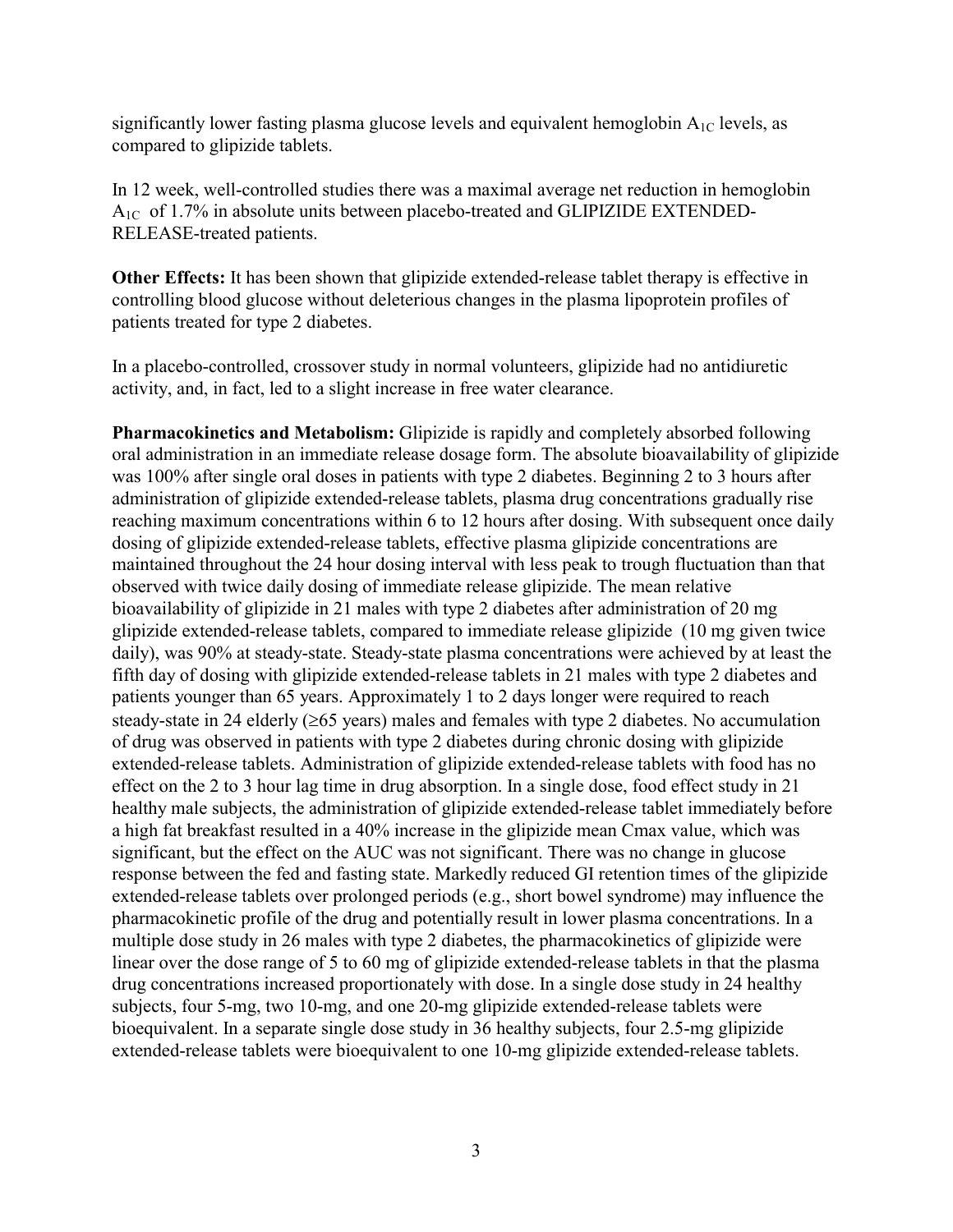Glipizide is eliminated primarily by hepatic biotransformation: less than 10% of a dose is excreted as unchanged drug in urine and feces; approximately 90% of a dose is excreted as biotransformation products in urine (80%) and feces (10%). The major metabolites of glipizide are products of aromatic hydroxylation and have no hypoglycemic activity. A minor metabolite which accounts for less than 2% of a dose, an acetylamino-ethyl benzene derivative, is reported to have 1/10 to 1/3 as much hypoglycemic activity as the parent compound. The mean total body clearance of glipizide was approximately 3 liters per hour after single intravenous doses in patients with type 2 diabetes. The mean apparent volume of distribution was approximately 10 liters. Glipizide is 98–99% bound to serum proteins, primarily to albumin. The mean terminal elimination half-life of glipizide ranged from 2 to 5 hours after single or multiple doses in patients with type 2 diabetes. There were no significant differences in the pharmacokinetics of glipizide after single dose administration to older diabetic subjects compared to younger healthy subjects. There is only limited information regarding the effects of renal impairment on the disposition of glipizide, and no information regarding the effects of hepatic disease. However, since glipizide is highly protein bound and hepatic biotransformation is the predominant route of elimination, the pharmacokinetics and/or pharmacodynamics of glipizide may be altered in patients with renal or hepatic impairment.

In mice no glipizide or metabolites were detectable autoradiographically in the brain or spinal cord of males or females, nor in the fetuses of pregnant females. In another study, however, very small amounts of radioactivity were detected in the fetuses of rats given labelled drug.

#### **INDICATIONS AND USAGE**

GLIPIZIDE EXTENDED-RELEASE is indicated as an adjunct to diet and exercise to improve glycemic control in adults with type 2 diabetes mellitus.

#### **CONTRAINDICATIONS**

Glipizide is contraindicated in patients with:

- 1. Known hypersensitivity to glipizide or any excipients in the GITS tablets.
- 2. Type 1 diabetes mellitus, diabetic ketoacidosis, with or without coma. This condition should be treated with insulin.

#### **WARNINGS**

**SPECIAL WARNING ON INCREASED RISK OF CARDIOVASCULAR MORTALITY: The administration of oral hypoglycemic drugs has been reported to be associated with increased cardiovascular mortality as compared to treatment with diet alone or diet plus insulin. This warning is based on the study conducted by the University Group Diabetes Program (UGDP), a long-term prospective clinical trial designed to evaluate the effectiveness of glucose-lowering drugs in preventing or delaying vascular complications in patients with type 2 diabetes. The study involved 823 patients who were randomly assigned to one of four treatment groups (***Diabetes***, 19, SUPP. 2: 747–830, 1970).**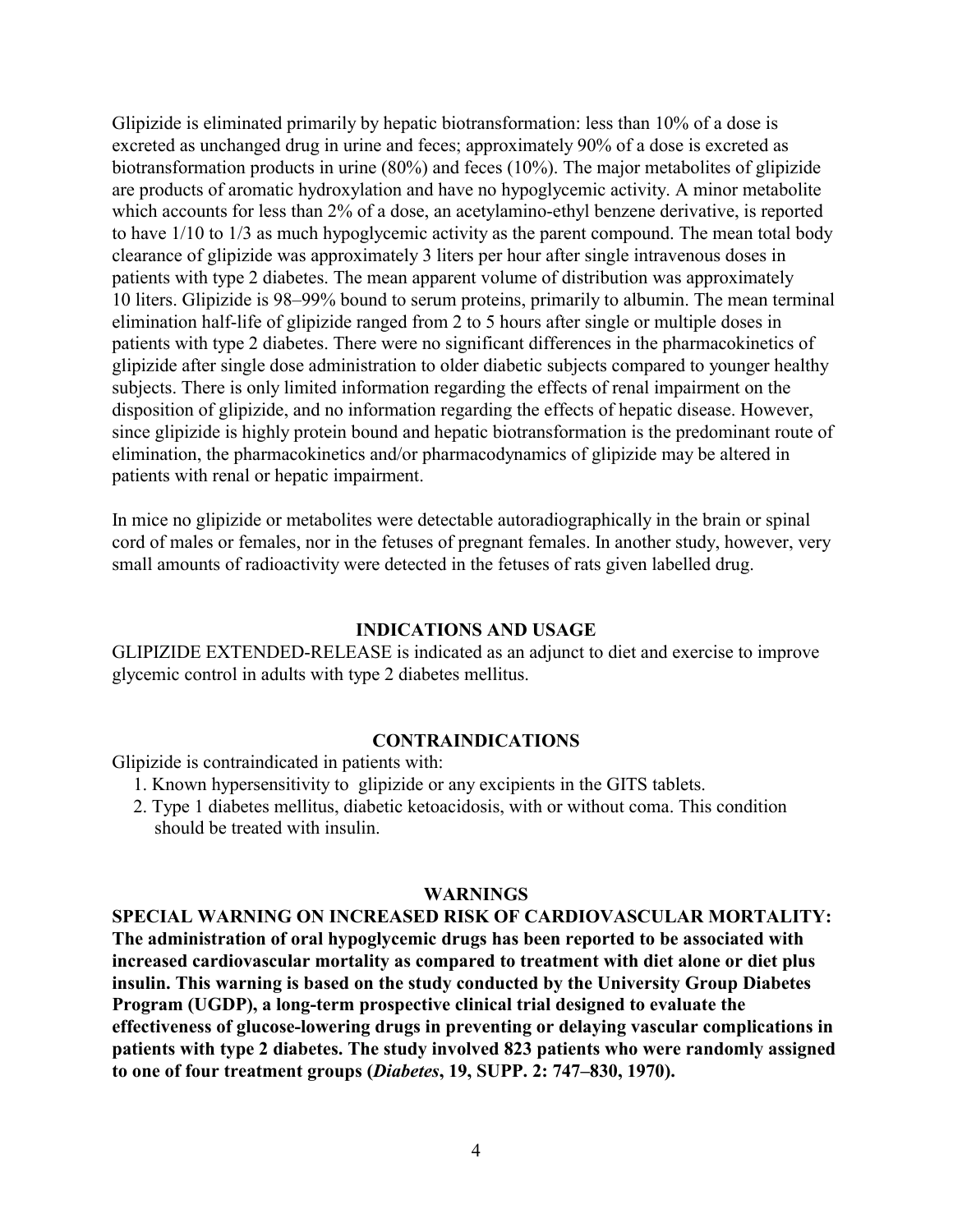**UGDP reported that patients treated for 5 to 8 years with diet plus a fixed dose of tolbutamide (1.5 grams per day) had a rate of cardiovascular mortality approximately 2½ times that of patients treated with diet alone. A significant increase in total mortality was not observed, but the use of tolbutamide was discontinued based on the increase in cardiovascular mortality, thus limiting the opportunity for the study to show an increase in overall mortality. Despite controversy regarding the interpretation of these results, the findings of the UGDP study provide an adequate basis for this warning. The patient should be informed of the potential risks and advantages of glipizide and of alternative modes of therapy.**

**Although only one drug in the sulfonylurea class (tolbutamide) was included in this study, it is prudent from a safety standpoint to consider that this warning may also apply to other oral hypoglycemic drugs in this class, in view of their close similarities in mode of action and chemical structure.**

As with any other non-deformable material, caution should be used when administering glipizide extended-release tablets in patients with preexisting severe gastrointestinal narrowing (pathologic or iatrogenic). There have been rare reports of obstructive symptoms in patients with known strictures in association with the ingestion of another drug in this non-deformable sustained release formulation.

### **PRECAUTIONS**

#### **General**

**Macrovascular Outcomes:** There have been no clinical studies establishing conclusive evidence of macrovascular risk reduction with GLIPIZIDE EXTENDED-RELEASE or any other antidiabetic drug.

**Renal and Hepatic Disease:** The pharmacokinetics and/or pharmacodynamics of glipizide may be affected in patients with impaired renal or hepatic function. If hypoglycemia should occur in such patients, it may be prolonged and appropriate management should be instituted.

**GI Disease:** Markedly reduced GI retention times of the glipizide extended-release tablets may influence the pharmacokinetic profile and hence the clinical efficacy of the drug.

**Hypoglycemia:** All sulfonylurea drugs are capable of producing severe hypoglycemia. Proper patient selection, dosage, and instructions are important to avoid hypoglycemic episodes. Renal or hepatic insufficiency may affect the disposition of glipizide and the latter may also diminish gluconeogenic capacity, both of which increase the risk of serious hypoglycemic reactions. Elderly, debilitated or malnourished patients, and those with adrenal or pituitary insufficiency are particularly susceptible to the hypoglycemic action of glucose-lowering drugs. Hypoglycemia may be difficult to recognize in the elderly, and in people who are taking beta-adrenergic blocking drugs. Hypoglycemia is more likely to occur when caloric intake is deficient, after severe or prolonged exercise, when alcohol is ingested, or when more than one glucose-lowering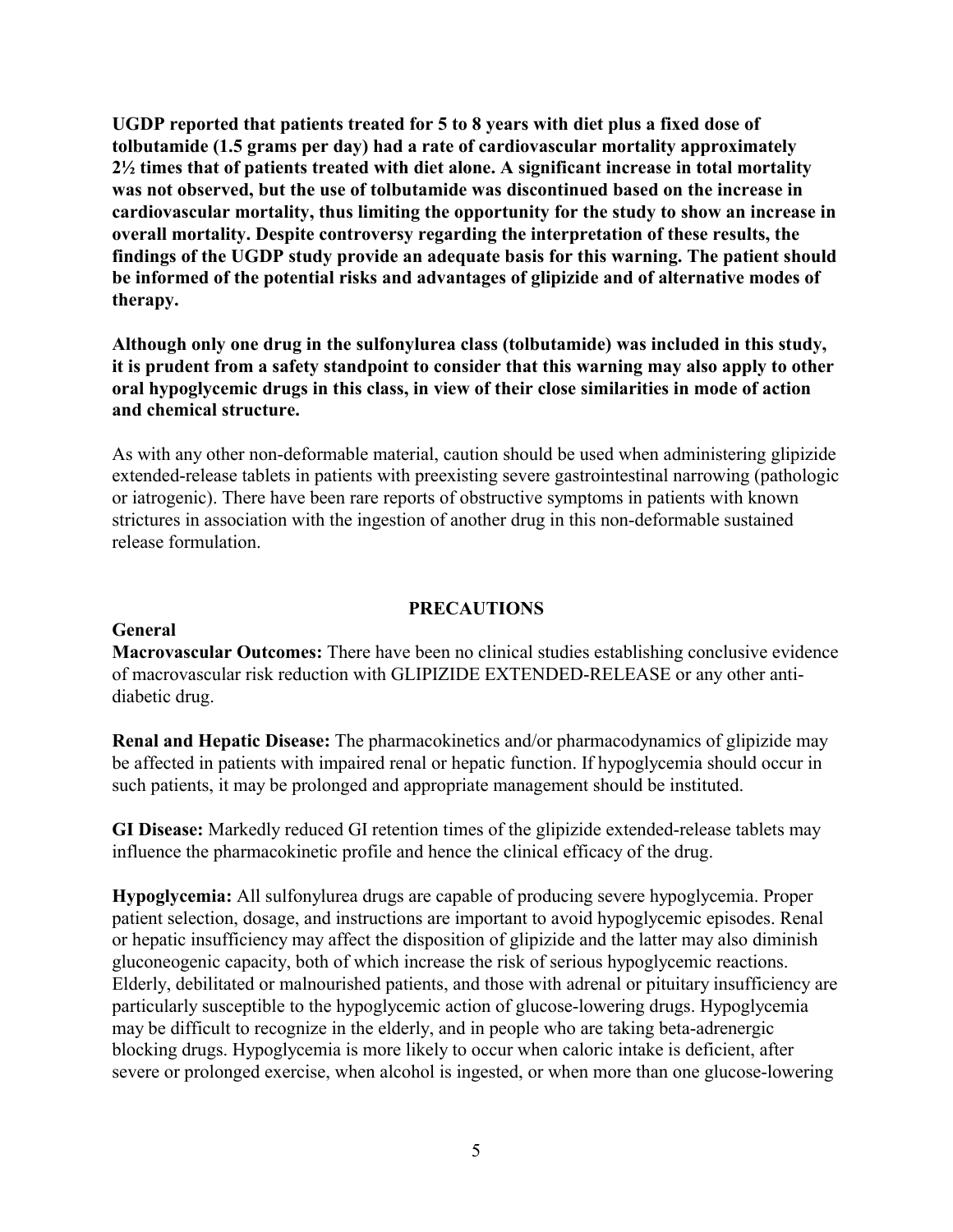drug is used. Therapy with a combination of glucose-lowering agents may increase the potential for hypoglycemia.

**Loss of Control of Blood Glucose:** When a patient stabilized on any diabetic regimen is exposed to stress such as fever, trauma, infection, or surgery, a loss of control may occur. At such times, it may be necessary to discontinue glipizide and administer insulin.

The effectiveness of any oral hypoglycemic drug, including glipizide, in lowering blood glucose to a desired level decreases in many patients over a period of time, which may be due to progression of the severity of the diabetes or to diminished responsiveness to the drug. This phenomenon is known as secondary failure, to distinguish it from primary failure in which the drug is ineffective in an individual patient when first given. Adequate adjustment of dose and adherence to diet should be assessed before classifying a patient as a secondary failure.

**Hemolytic Anemia:** Treatment of patients with glucose 6-phosphate dehydrogenase (G6PD) deficiency with sulfonylurea agents can lead to hemolytic anemia. Because GLIPIZIDE EXTENDED-RELEASE belongs to the class of sulfonylurea agents, caution should be used in patients with G6PD deficiency and a non-sulfonylurea alternative should be considered. In post marketing reports, hemolytic anemia has also been reported in patients who did not have known G6PD deficiency.

**Laboratory Tests:** Blood and urine glucose should be monitored periodically. Measurement of hemoglobin  $A_{1C}$  may be useful.

**Information for Patients:** Patients should be informed that glipizide extended-release tablets should be swallowed whole. Patients should not chew, divide or crush tablets. Patients should not be concerned if they occasionally notice in their stool something that looks like a tablet. In the glipizide extended-release tablets, the medication is contained within a nonabsorbable shell that has been specially designed to slowly release the drug so the body can absorb it. When this process is completed, the empty tablet is eliminated from the body.

Patients should be informed of the potential risks and advantages of glipizide extended-release tablets and of alternative modes of therapy. They should also be informed about the importance of adhering to dietary instructions, of a regular exercise program, and of regular testing of urine and/or blood glucose.

The risks of hypoglycemia, its symptoms and treatment, and conditions that predispose to its development should be explained to patients and responsible family members. Primary and secondary failure also should be explained.

### **Physician Counseling Information for Patients**:

In initiating treatment for type 2 diabetes, diet should be emphasized as the primary form of treatment. Caloric restriction and weight loss are essential in the obese diabetic patient. Proper dietary management alone may be effective in controlling the blood glucose and symptoms of hyperglycemia. The importance of regular physical activity should also be stressed, and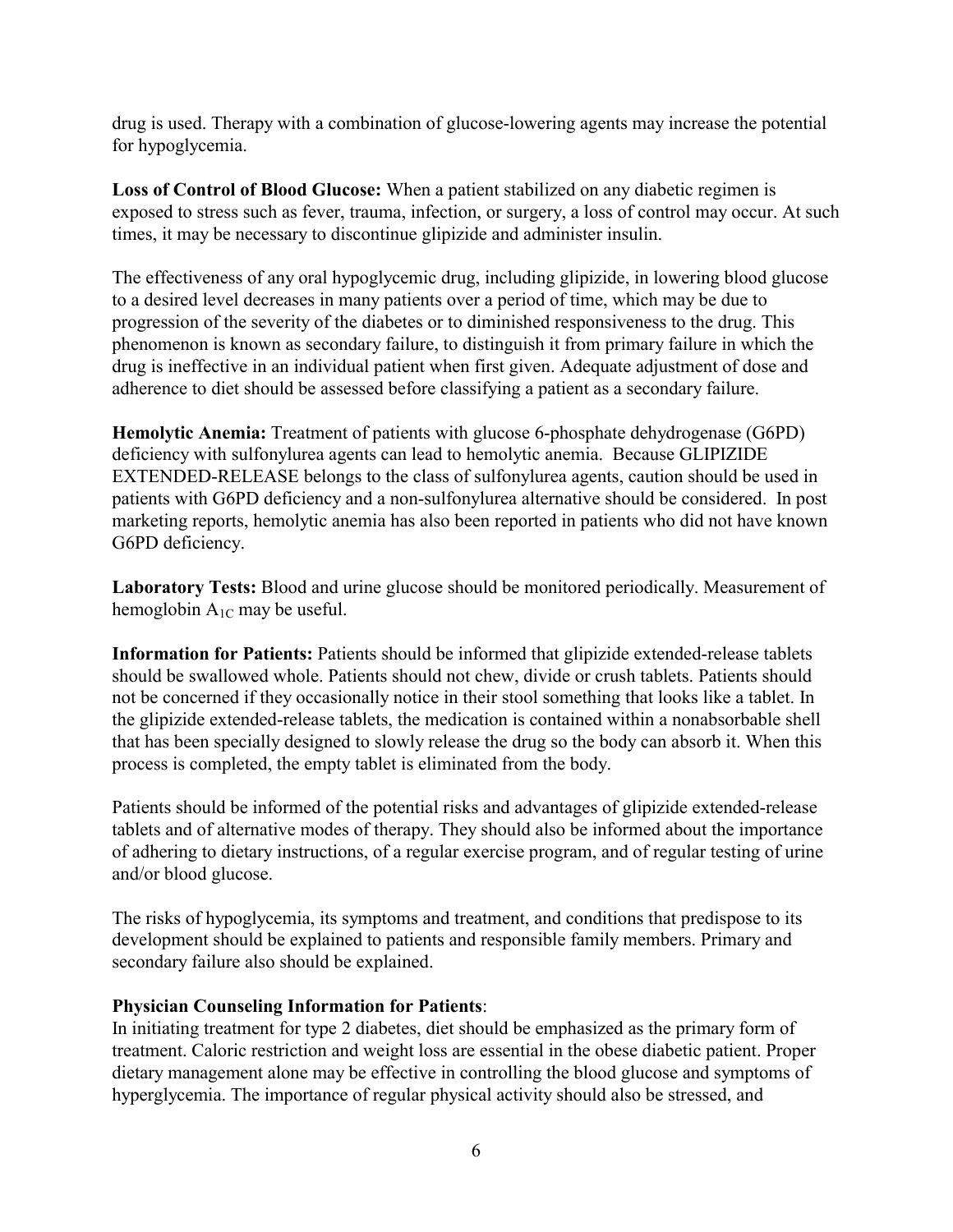cardiovascular risk factors should be identified and corrective measures taken where possible. Use of glipizide extended-release or other antidiabetic medications must be viewed by both the physician and patient as a treatment in addition to diet and not as a substitution or as a convenient mechanism for avoiding dietary restraint. Furthermore, loss of blood glucose control on diet alone may be transient, thus requiring only short-term administration of glipizide extendedrelease or other antidiabetic medications. Maintenance or discontinuation of glipizide extendedrelease or other antidiabetic medications should be based on clinical judgment using regular clinical and laboratory evaluations

**Drug Interactions:** The hypoglycemic action of sulfonylureas may be potentiated by certain drugs including nonsteroidal anti-inflammatory agents and other drugs that are highly protein bound, salicylates, sulfonamides, chloramphenicol, probenecid, coumarins, monoamine oxidase inhibitors, and beta-adrenergic blocking agents. When such drugs are administered to a patient receiving glipizide, the patient should be observed closely for hypoglycemia. When such drugs are withdrawn from a patient receiving glipizide, the patient should be observed closely for loss of control. *In vitro* binding studies with human serum proteins indicate that glipizide binds differently than tolbutamide and does not interact with salicylate or dicumarol. However, caution must be exercised in extrapolating these findings to the clinical situation and in the use of glipizide with these drugs.

Certain drugs tend to produce hyperglycemia and may lead to loss of control. These drugs include the thiazides and other diuretics, corticosteroids, phenothiazines, thyroid products, estrogens, oral contraceptives, phenytoin, nicotinic acid, sympathomimetics, calcium channel blocking drugs, and isoniazid. When such drugs are administered to a patient receiving glipizide, the patient should be closely observed for loss of control. When such drugs are withdrawn from a patient receiving glipizide, the patient should be observed closely for hypoglycemia.

A potential interaction between oral miconazole and oral hypoglycemic agents leading to severe hypoglycemia has been reported. Whether this interaction also occurs with the intravenous, topical, or vaginal preparations of miconazole is not known. The effect of concomitant administration of Diflucan® (fluconazole) and glipizide tablets has been demonstrated in a placebo-controlled crossover study in normal volunteers. All subjects received glipizide tablets alone and following treatment with 100 mg of Diflucan® as a single daily oral dose for 7 days. The mean percentage increase in the glipizide tablet AUC after fluconazole administration was 56.9% (range: 35 to 81%).

**Carcinogenesis, Mutagenesis, Impairment of Fertility:** A twenty month study in rats and an eighteen month study in mice at doses up to 75 times the maximum human dose revealed no evidence of drug-related carcinogenicity. Bacterial and *in vivo* mutagenicity tests were uniformly negative. Studies in rats of both sexes at doses up to 75 times the human dose showed no effects on fertility.

**Pregnancy:** Pregnancy Category C: Glipizide was found to be mildly fetotoxic in rat reproductive studies at all dose levels (5–50 mg/kg). This fetotoxicity has been similarly noted with other sulfonylureas, such as tolbutamide and tolazamide. The effect is perinatal and believed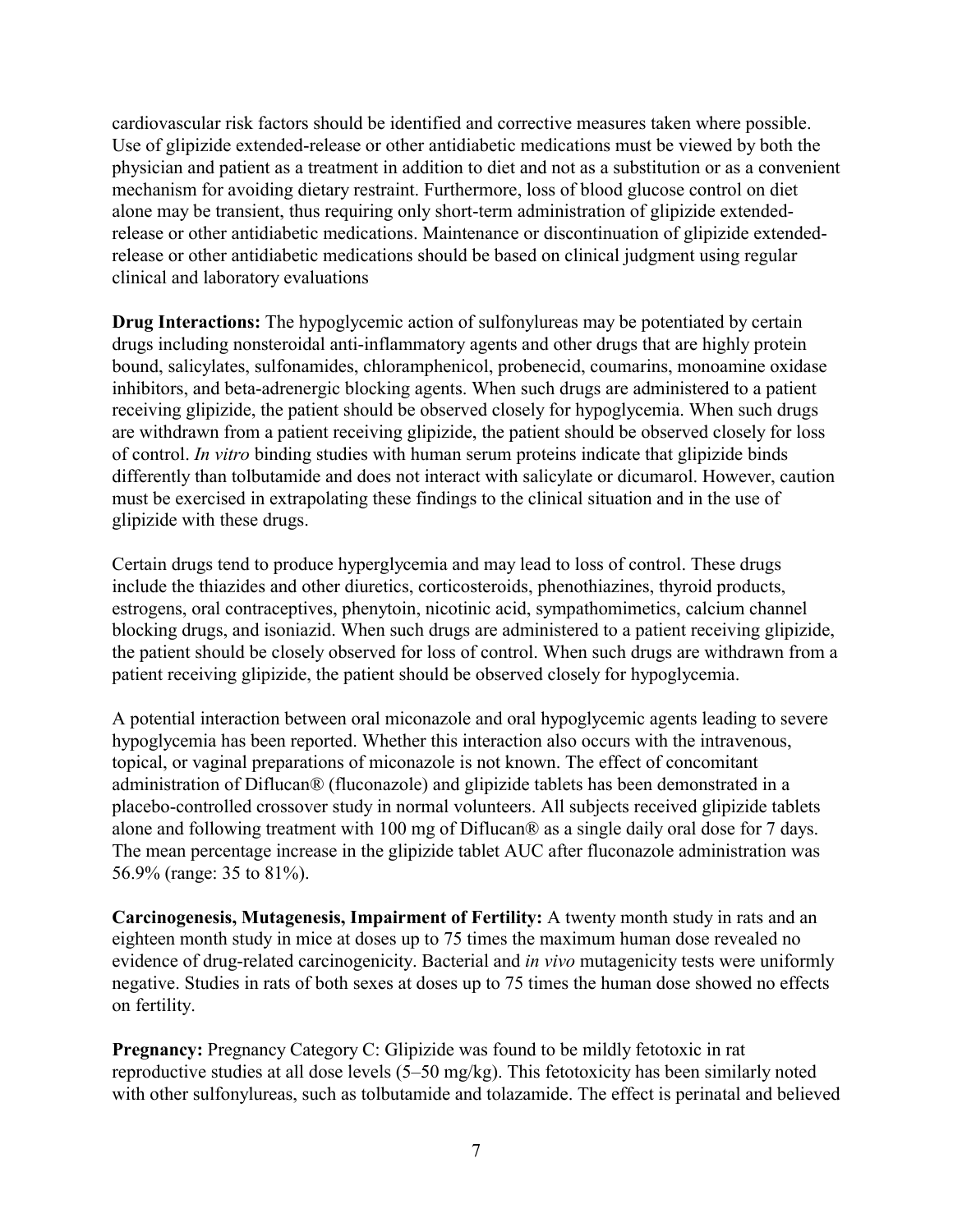to be directly related to the pharmacologic (hypoglycemic) action of glipizide. In studies in rats and rabbits no teratogenic effects were found. There are no adequate and well controlled studies in pregnant women. Glipizide should be used during pregnancy only if the potential benefit justifies the potential risk to the fetus.

Because recent information suggests that abnormal blood-glucose levels during pregnancy are associated with a higher incidence of congenital abnormalities, many experts recommend that insulin be used during pregnancy to maintain blood-glucose levels as close to normal as possible.

**Nonteratogenic Effects:** Prolonged severe hypoglycemia (4 to 10 days) has been reported in neonates born to mothers who were receiving a sulfonylurea drug at the time of delivery. This has been reported more frequently with the use of agents with prolonged half-lives. If glipizide is used during pregnancy, it should be discontinued at least one month before the expected delivery date.

**Nursing Mothers:** Although it is not known whether glipizide is excreted in human milk, some sulfonylurea drugs are known to be excreted in human milk. Because the potential for hypoglycemia in nursing infants may exist, a decision should be made whether to discontinue nursing or to discontinue the drug, taking into account the importance of the drug to the mother. If the drug is discontinued and if diet alone is inadequate for controlling blood glucose, insulin therapy should be considered.

**Pediatric Use:** Safety and effectiveness in children have not been established.

**Geriatric Use:** Of the total number of patients in clinical studies of glipizide extended-release tablets, 33 percent were 65 and over. Approximately 1–2 days longer were required to reach steady-state in the elderly. (See **CLINICAL PHARMACOLOGY** and **DOSAGE AND ADMINISTRATION**.) There were no overall differences in effectiveness or safety between younger and older patients, but greater sensitivity of some individuals cannot be ruled out. As such, it should be noted that elderly, debilitated or malnourished patients, and those with adrenal or pituitary insufficiency, are particularly susceptible to the hypoglycemic action of glucoselowering drugs. Hypoglycemia may be difficult to recognize in the elderly. In addition, in elderly, debilitated or malnourished patients, and patients with impaired renal or hepatic function, the initial and maintenance dosing should be conservative to avoid hypoglycemic reactions.

### **ADVERSE REACTIONS**

In U.S. controlled studies the frequency of serious adverse experiences reported was very low and causal relationship has not been established.

The 580 patients from 31 to 87 years of age who received glipizide extended-release tablets in doses from 5 mg to 60 mg in both controlled and open trials were included in the evaluation of adverse experiences. All adverse experiences reported were tabulated independently of their possible causal relation to medication.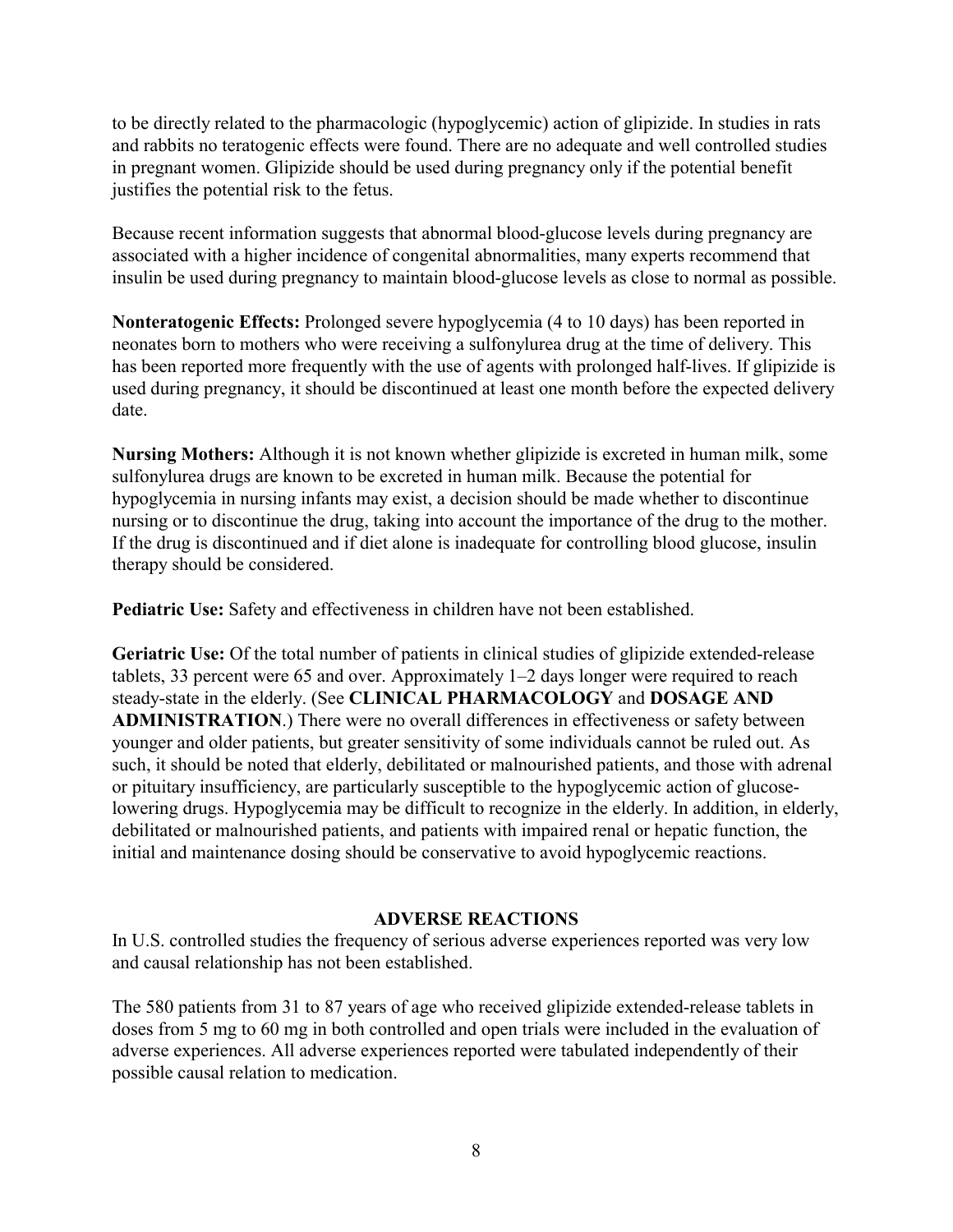### **Hypoglycemia:** See **PRECAUTIONS** and **OVERDOSAGE** sections.

Only 3.4% of patients receiving glipizide extended-release tablets had hypoglycemia documented by a blood-glucose measurement <60 mg/dL and/or symptoms believed to be associated with hypoglycemia. In a comparative efficacy study of glipizide extended-release tablets and glipizide tablets, hypoglycemia occurred rarely with an incidence of less than 1% with both drugs.

In double-blind, placebo-controlled studies the adverse experiences reported with an incidence of 3% or more in glipizide extended-release tablet-treated patients include:

| Placebo $(\% )$ |
|-----------------|
| $(N=69)$        |
|                 |
| 13.0            |
| 8.7             |
| 5.8             |
| 2.9             |
| 0.0             |
| 0.0             |
| 1.4             |
|                 |

The following adverse experiences occurred with an incidence of less than 3% in glipizide extended-release tablet-treated patients:

Body as a whole–pain Nervous system–insomnia, paresthesia, anxiety, depression and hypesthesia Gastrointestinal–nausea, dyspepsia, constipation and vomiting Metabolic–hypoglycemia Musculoskeletal–arthralgia, leg cramps and myalgia Cardiovascular–syncope Skin–sweating and pruritus Respiratory–rhinitis Special senses–blurred vision Urogenital–polyuria

Other adverse experiences occurred with an incidence of less than 1% in glipizide extendedrelease tablet-treated patients:

Body as a whole–chills Nervous system–hypertonia, confusion, vertigo, somnolence, gait abnormality and decreased libido Gastrointestinal–anorexia and trace blood in stool Metabolic–thirst and edema Cardiovascular–arrhythmia, migraine, flushing and hypertension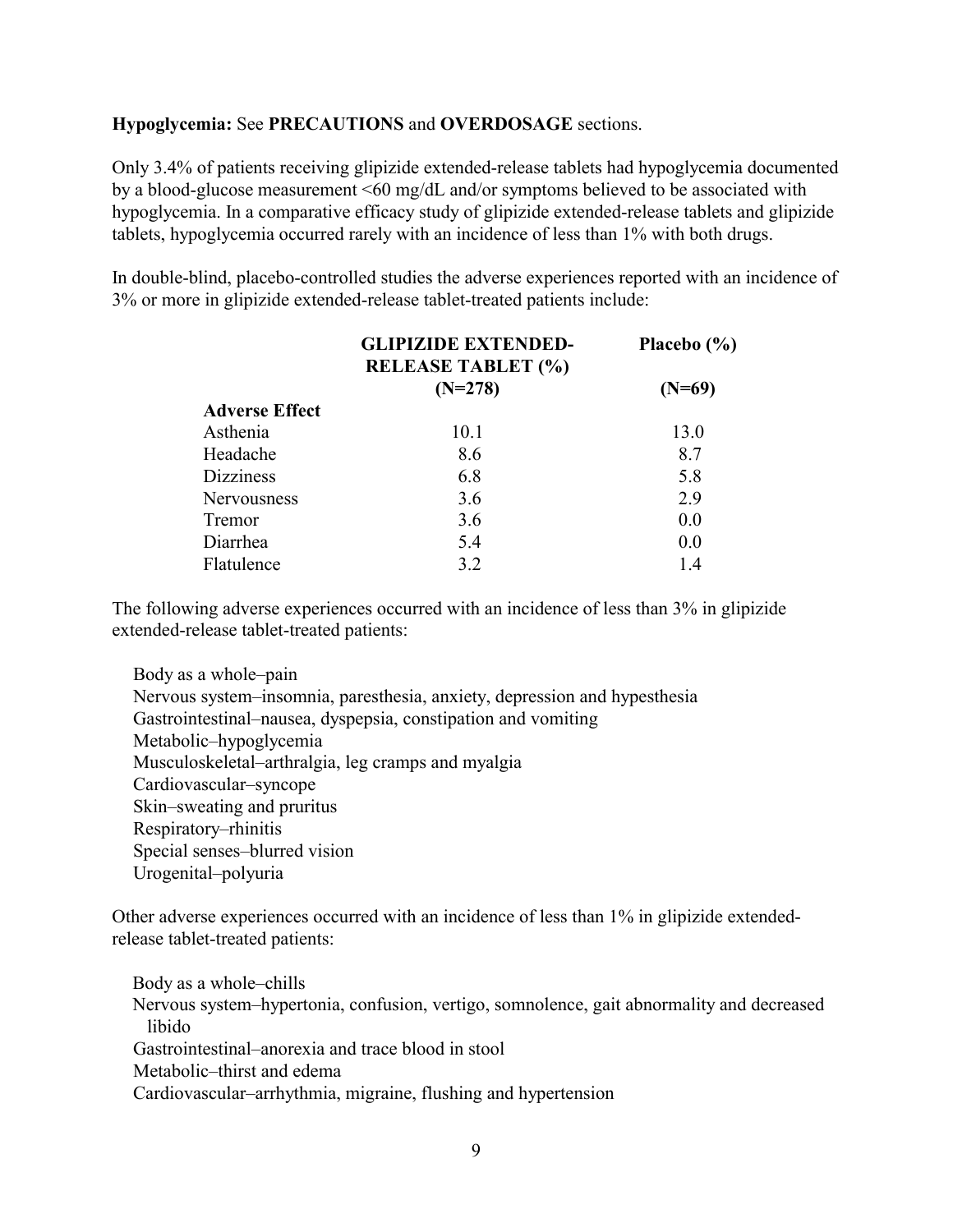Skin–rash and urticaria Respiratory–pharyngitis and dyspnea Special senses–pain in the eye, conjunctivitis and retinal hemorrhage Urogenital–dysuria

Although these adverse experiences occurred in patients treated with glipizide extended-release tablets, a causal relationship to the medication has not been established in all cases.

There have been rare reports of gastrointestinal irritation and gastrointestinal bleeding with use of another drug in this non-deformable sustained release formulation, although causal relationship to the drug is uncertain.

### **Post-Marketing Experience**

### **The following adverse events have been reported in post-marketing surveillance:**

### **Gastrointestinal:** abdominal pain

**Hepatobiliary:** Cholestatic and hepatocellular forms of liver injury accompanied by jaundice have been reported rarely in association with glipizide; glipizide extended-release tablets should be discontinued if this occurs.

The following are adverse experiences reported with immediate release glipizide and other sulfonylureas, but have not been observed with glipizide extended-release tablets:

**Hematologic:** Leukopenia, agranulocytosis, thrombocytopenia, hemolytic anemia (see PRECAUTIONS), aplastic anemia, and pancytopenia have been reported with sulfonylureas.

**Metabolic:** Hepatic porphyria and disulfiram-like reactions have been reported with sulfonylureas. In the mouse, glipizide pretreatment did not cause an accumulation of acetaldehyde after ethanol administration. Clinical experience to date has shown that glipizide has an extremely low incidence of disulfiram-like alcohol reactions.

**Endocrine Reactions:** Cases of hyponatremia and the syndrome of inappropriate antidiuretic hormone (SIADH) secretion have been reported with glipizide and other sulfonylureas.

**Laboratory Tests:** The pattern of laboratory test abnormalities observed with glipizide was similar to that for other sulfonylureas. Occasional mild to moderate elevations of SGOT, LDH, alkaline phosphatase, BUN and creatinine were noted. One case of jaundice was reported. The relationship of these abnormalities to glipizide is uncertain, and they have rarely been associated with clinical symptoms.

### **OVERDOSAGE**

There is no well-documented experience with glipizide extended-release tablets overdosage in humans. There have been no known suicide attempts associated with purposeful overdosing with glipizide extended-release tablets. In nonclinical studies the acute oral toxicity of glipizide was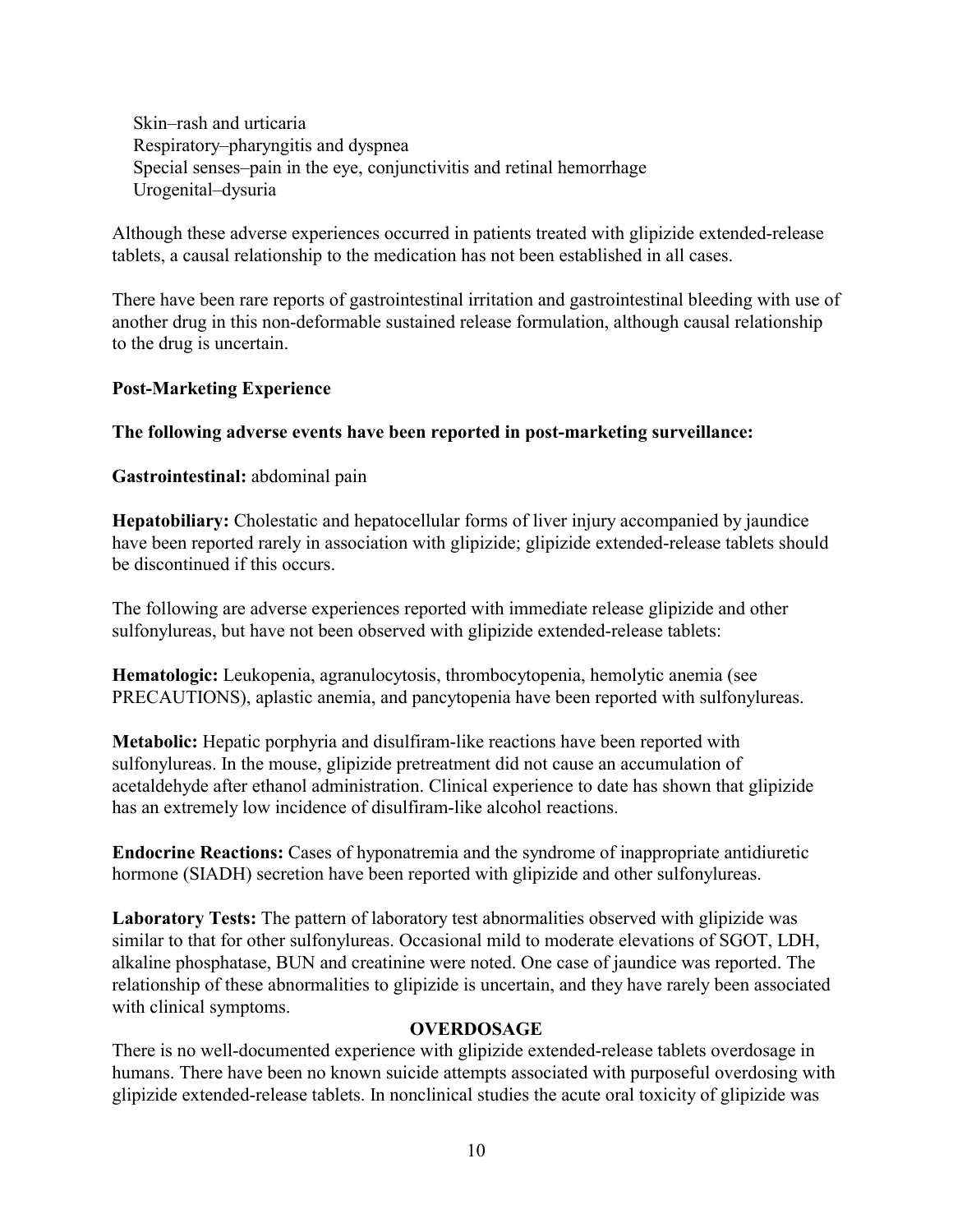extremely low in all species tested  $(LD_{50}$  greater than 4 g/kg). Overdosage of sulfonylureas including glipizide can produce hypoglycemia. Mild hypoglycemic symptoms without loss of consciousness or neurologic findings should be treated aggressively with oral glucose and adjustments in drug dosage and/or meal patterns. Close monitoring should continue until the physician is assured that the patient is out of danger. Severe hypoglycemic reactions with coma, seizure, or other neurological impairment occur infrequently, but constitute medical emergencies requiring immediate hospitalization. If hypoglycemic coma is diagnosed or suspected, the patient should be given rapid intravenous injection of concentrated (50%) glucose solution. This should be followed by a continuous infusion of a more dilute (10%) glucose solution at a rate that will maintain the blood glucose at a level above 100 mg/dL. Patients should be closely monitored for a minimum of 24 to 48 hours since hypoglycemia may recur after apparent clinical recovery. Clearance of glipizide from plasma may be prolonged in persons with liver disease. Because of the extensive protein binding of glipizide, dialysis is unlikely to be of benefit.

#### **DOSAGE AND ADMINISTRATION**

There is no fixed dosage regimen for the management of diabetes mellitus with glipizide extended-release tablets or any other hypoglycemic agent. Glycemic control should be monitored with hemoglobin  $A_{1C}$  and/or blood-glucose levels to determine the minimum effective dose for the patient; to detect primary failure, i.e., inadequate lowering of blood glucose at the maximum recommended dose of medication; and to detect secondary failure, i.e., loss of an adequate blood-glucose-lowering response after an initial period of effectiveness. Home blood-glucose monitoring may also provide useful information to the patient and physician. Short-term administration of glipizide extended-release tablets may be sufficient during periods of transient loss of control in patients usually controlled on diet.

In general, glipizide extended-release tablets should be given with breakfast.

**Recommended Dosing:** The usual starting dose of glipizide extended-release tablets as initial therapy is 5 mg per day, given with breakfast. Those patients who may be more sensitive to hypoglycemic drugs may be started at a lower dose.

Dosage adjustment should be based on laboratory measures of glycemic control. While fasting blood-glucose levels generally reach steady-state following initiation or change in glipizide extended-release tablets dosage, a single fasting glucose determination may not accurately reflect the response to therapy. In most cases, hemoglobin  $A_{1C}$  level measured at three month intervals is the preferred means of monitoring response to therapy.

Hemoglobin  $A_{1C}$  should be measured as glipizide extended-release tablets therapy is initiated and repeated approximately three months later. If the result of this test suggests that glycemic control over the preceding three months was inadequate, the glipizide extended-release tablets dose may be increased. Subsequent dosage adjustments should be made on the basis of hemoglobin  $A_{1C}$ levels measured at three month intervals. If no improvement is seen after three months of therapy with a higher dose, the previous dose should be resumed. Decisions which utilize fasting blood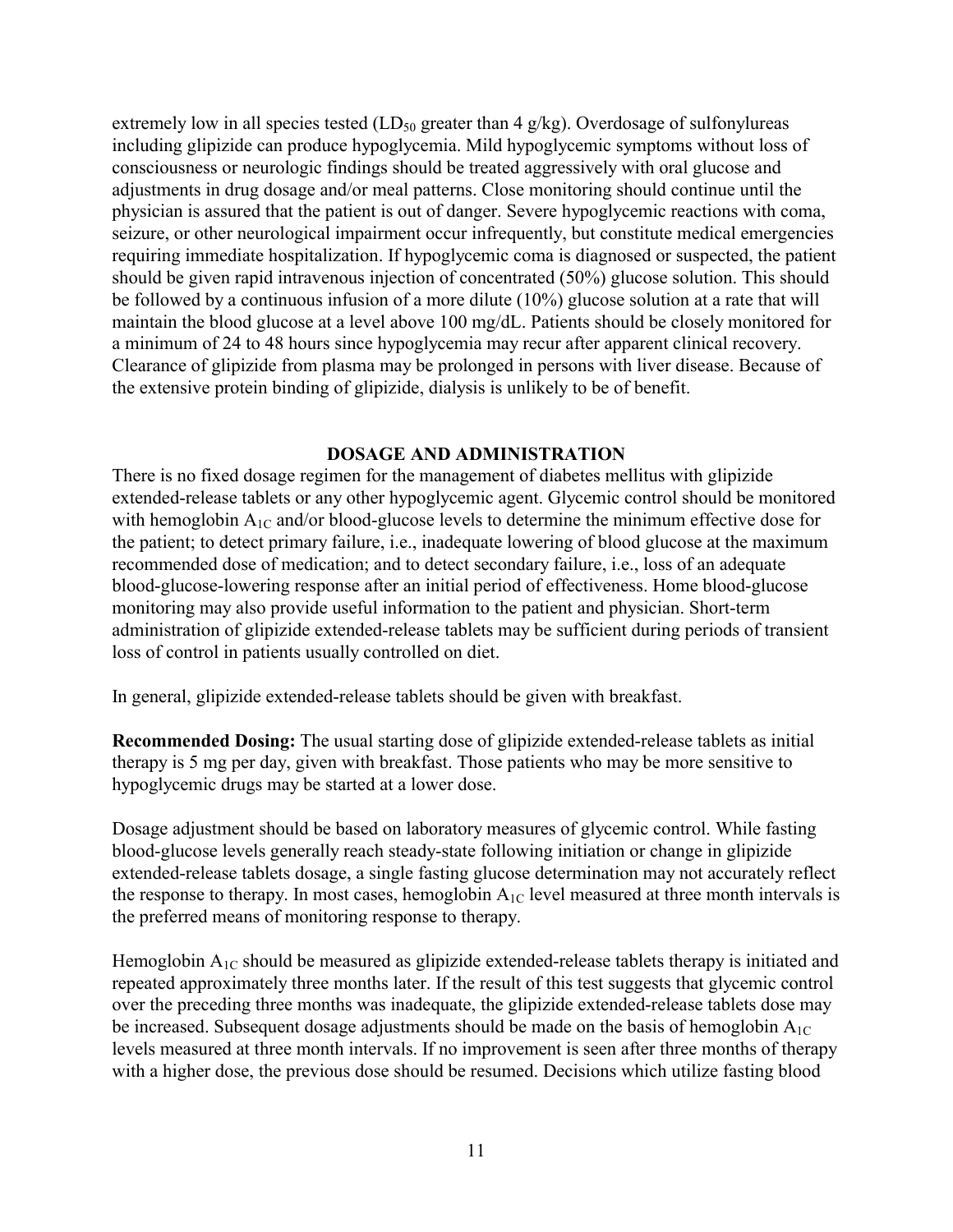glucose to adjust glipizide extended-release tablets therapy should be based on at least two or more similar, consecutive values obtained seven days or more after the previous dose adjustment.

Most patients will be controlled with 5 mg to 10 mg taken once daily. However, some patients may require up to the maximum recommended daily dose of 20 mg. While the glycemic control of selected patients may improve with doses which exceed 10 mg, clinical studies conducted to date have not demonstrated an additional group average reduction of hemoglobin  $A_{1C}$  beyond what was achieved with the 10 mg dose.

Based on the results of a randomized crossover study, patients receiving immediate release glipizide may be switched safely to glipizide extended-release tablets once-a-day at the nearest equivalent total daily dose. Patients receiving immediate release glipizide also may be titrated to the appropriate dose of glipizide extended-release tablets starting with 5 mg once daily. The decision to switch to the nearest equivalent dose or to titrate should be based on clinical judgment.

In elderly patients, debilitated or malnourished patients, and patients with impaired renal or hepatic function, the initial and maintenance dosing should be conservative to avoid hypoglycemic reactions (see **PRECAUTIONS** section).

**Combination Use:** When adding other blood-glucose-lowering agents to glipizide extendedrelease tablets for combination therapy, the agent should be initiated at the lowest recommended dose, and patients should be observed carefully for hypoglycemia. Refer to the product information supplied with the oral agent for additional information.

When adding glipizide extended-release tablets to other blood-glucose-lowering agents, glipizide extended-release tablets can be initiated at 5 mg. Those patients who may be more sensitive to hypoglycemic drugs may be started at a lower dose. Titration should be based on clinical judgment.

**Patients Receiving Insulin:** As with other sulfonylurea-class hypoglycemics, many patients with stable type 2 diabetes receiving insulin may be transferred safely to treatment with glipizide extended-release tablets. When transferring patients from insulin to glipizide extended-release tablets, the following general guidelines should be considered:

For patients whose daily insulin requirement is 20 units or less, insulin may be discontinued and glipizide extended-release tablets therapy may begin at usual dosages. Several days should elapse between titration steps.

For patients whose daily insulin requirement is greater than 20 units, the insulin dose should be reduced by 50% and glipizide extended-release tablets therapy may begin at usual dosages. Subsequent reductions in insulin dosage should depend on individual patient response. Several days should elapse between titration steps.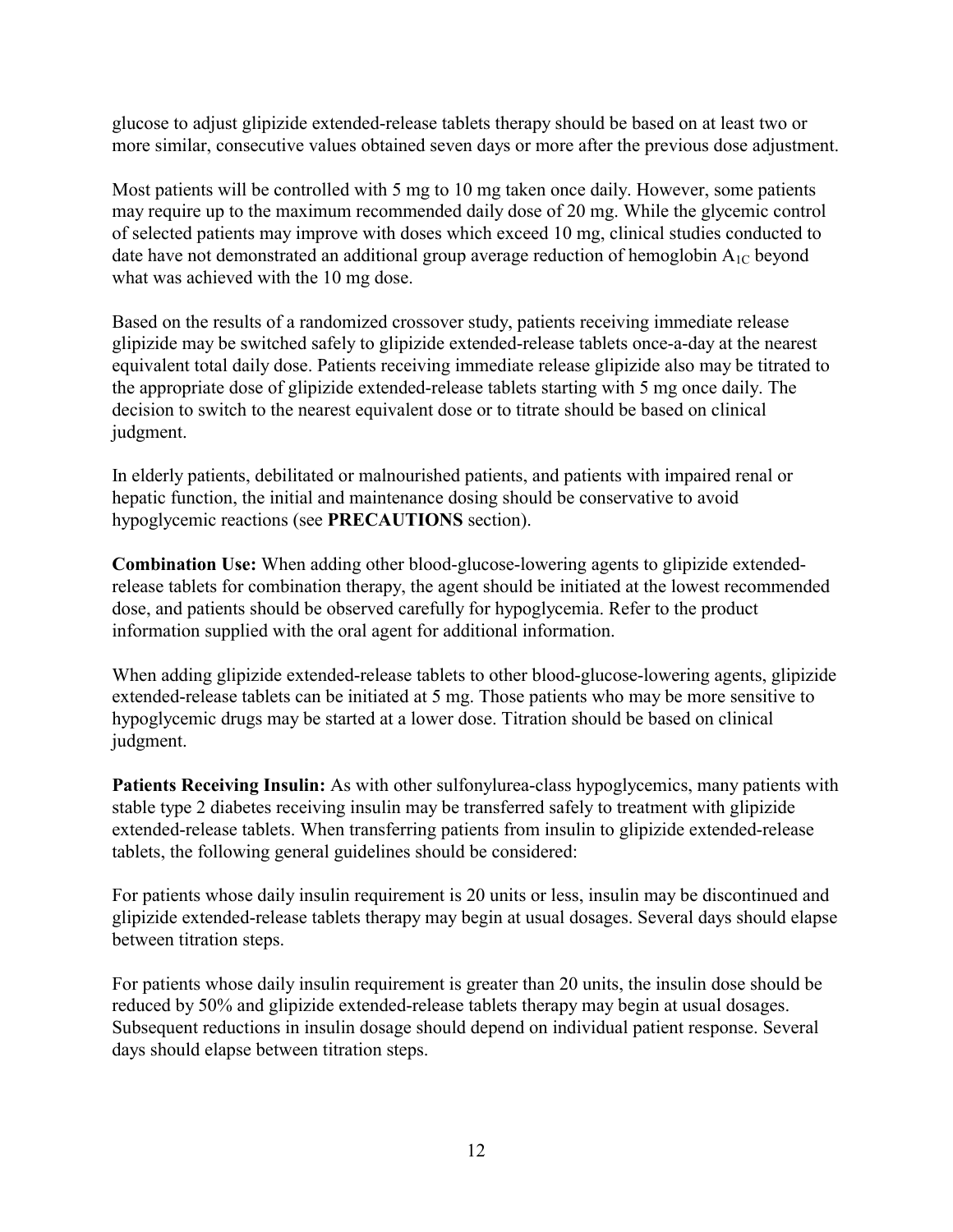During the insulin withdrawal period, the patient should test urine samples for sugar and ketone bodies at least three times daily. Patients should be instructed to contact the prescriber immediately if these tests are abnormal. In some cases, especially when the patient has been receiving greater than 40 units of insulin daily, it may be advisable to consider hospitalization during the transition period.

**Patients Receiving Other Oral Hypoglycemic Agents:** As with other sulfonylurea-class hypoglycemics, no transition period is necessary when transferring patients to glipizide extendedrelease tablets. Patients should be observed carefully (1–2 weeks) for hypoglycemia when being transferred from longer half-life sulfonylureas (e.g., chlorpropamide) to glipizide extendedrelease tablets due to potential overlapping of drug effect.

### **HOW SUPPLIED**

Glipizide extended-release tablets are supplied as 2.5 mg, 5 mg, and 10 mg round, biconvex tablets and imprinted with black ink as follows:

2.5 mg tablets are blue and imprinted with  $\angle 871$  on one side and plain on the other. Bottles of 30: NDC 62037-871-30

5 mg tablets are white and imprinted with  $\angle 872$  on one side and plain on the other. Bottles of 100: NDC 62037-872-01 Bottles of 500: NDC 62037-872-05

10 mg tablets are white and imprinted with  $\angle 873$  on one side and plain on the other. Bottles of 100: NDC 62037-873-01 Bottles of 500: NDC 62037-873-05

**Recommended Storage**: The tablets should be protected from moisture and humidity and stored at controlled room temperature, 59º to 86ºF (15º to 30ºC).

### **Rx only**

**Manufactured for:**  Andrx Pharmaceuticals, Inc. Ft. Lauderdale, FL 33314

### **Manufactured by:**

Pfizer, Inc. New York, NY 10017

 $LAB-0332-5.0$ Revised June 2010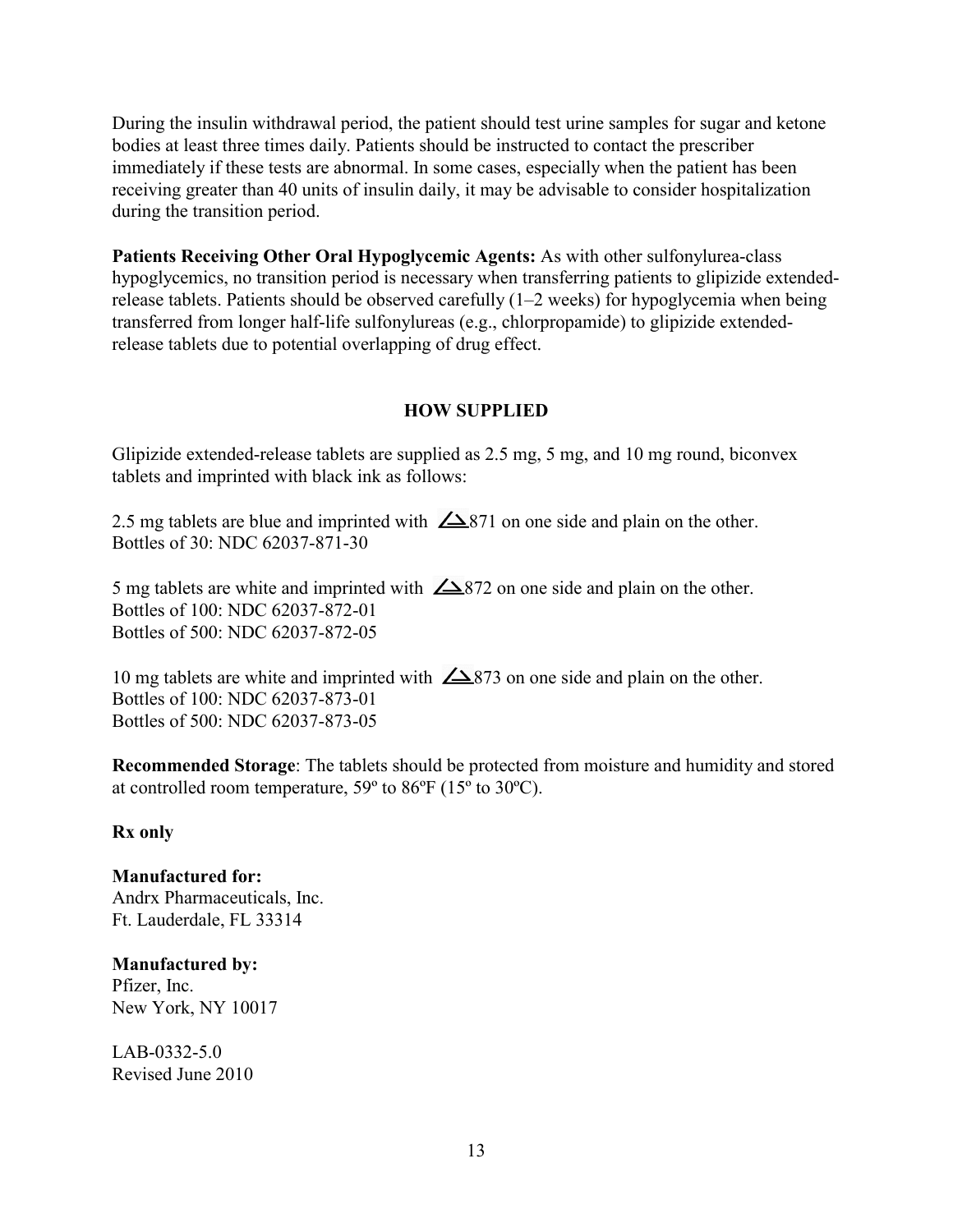## **PATIENT INFORMATION**

## *GLIPIZIDE ER* **(glipizide) extended release tablets**

Read this information carefully before you start taking this medicine. Read the information you get with your medicine each time you refill your prescription. There may be new information. This information does not take the place of your healthcare provider's advice. Ask your healthcare provider or pharmacist if you do not understand some of this information or if you want to know more about this medicine.

### **What is GLIPIZIDE ER?**

GLIPIZIDE ER is a medicine you take by mouth. It is used to treat type 2 diabetes (also called non-insulin-dependant diabetes mellitus). Your healthcare provider has prescribed GLIPIZIDE ER because your current treatment, including diet and exercise, has not been able to bring your blood sugar level under good control.

Your body makes insulin to keep the amount of sugar (glucose) in your blood at the right level. With type 2 diabetes:

- your body may not be making enough insulin
- your body may not be using the insulin that you have already made
- $\bullet$  the level of sugar in your blood is too high

If your blood sugar level is not under control, it can lead to serious medical problems, such as kidney damage, nerve damage, blindness, problems with circulation (blood movement in your body), loss of feet, legs or other limbs, high blood pressure, heart attack, or stroke.

GLIPIZIDE ER works mainly by:

- helping the body release more of its own insulin
- helping the body respond better to its own insulin
- lowering the amount of sugar (glucose) made by the body

Even after you start taking GLIPIZIDE ER, you must continue to follow your program of diet and exercise.

Who Should Not Use GLIPIZIDE ER? **Do not use GLIPIZIDE ER if you:**

• have a condition called diabetic ketoacidosis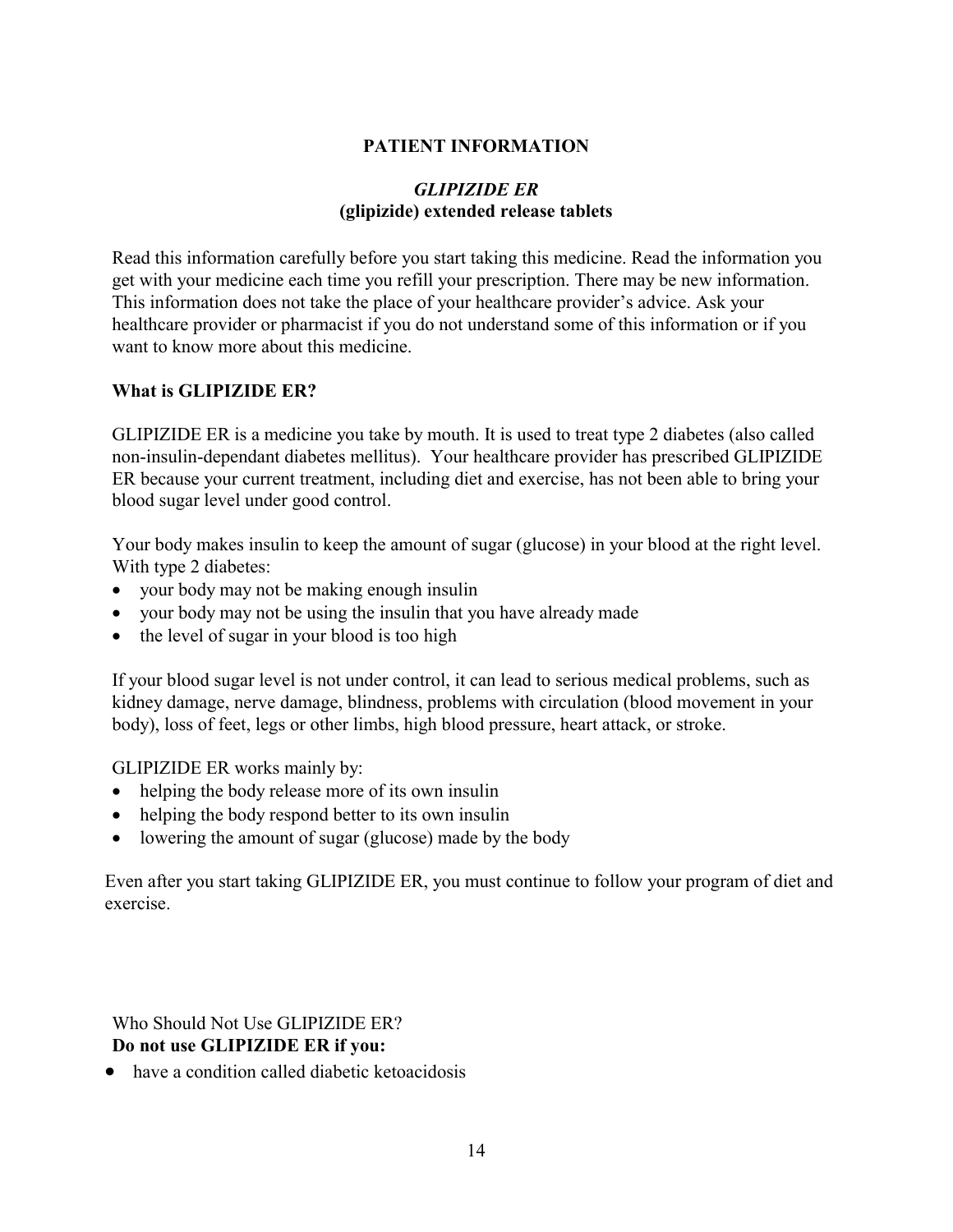have ever had an allergic reaction to glipizide or any of the other ingredients in GLIPIZIDE ER. Ask your healthcare provider or pharmacist for a list of these ingredients.

Only your healthcare provider can decide if GLIPIZIDE ER is right for you. Before you start GLIPIZIDE ER, tell the healthcare provider if you:

- are taking or using **any** prescription medicines or non-prescription medicines, including natural or herbal remedies. Other medications can increase your chance of getting low blood sugar or high blood sugar. Be sure to tell your healthcare provider if you take the medicines miconazole or fluconazole, used to fight fungus infections.
- have ever had a condition called diabetic ketoacidosis
- have kidney or liver problems
- have had blockage or narrowing of your intestines due to illness or past surgery
- have chronic (continuing) diarrhea
- are pregnant or might be pregnant. Your healthcare provider may switch you to insulin injections some time during your pregnancy. You should not take GLIPIZIDE ER during the last month of pregnancy.
- are breast-feeding. GLIPIZIDE ER may pass to the baby through your milk and cause harm.
- have glucose-6-phosphate dehydrogenase (G6PD) deficiency. This condition usually runs in families. People with G6PD deficiency who take GLIPIZIDE extendedrelease may develop hemolytic anemia (fast breakdown of red blood cells).

### **How Should I Take GLIPIZIDE ER?**

GLIPIZIDE ER tablets come in three different strengths (2.5 mg, 5 mg and 10 mg). Your healthcare provider will prescribe the dose that is right for you.

- Take GLIPIZIDE ER once a day with breakfast. The tablet is designed to release the medicine slowly over 24 hours. This is why you have to take it only once a day.
- Swallow the tablet whole. Never **chew, crush** or **cut** the tablet in half. This would damage the tablet and release too much medicine into your body at one time.
- After all of the medicine has been released, the empty tablet shell will pass out of the body normally in a bowel movement. Do not be concerned if you see the empty tablet shell in your stool (bowel movement).

It is important to take GLIPIZIDE ER every day to help keep your blood sugar level under good control. Your healthcare provider may adjust your dose depending on your blood glucose test results. If your blood sugar level is not under control, call your healthcare provider. Do not change your dose without your healthcare provider's approval.

In case of overdose, call the poison control center or your healthcare provider right away, or have someone drive you to the nearest emergency room.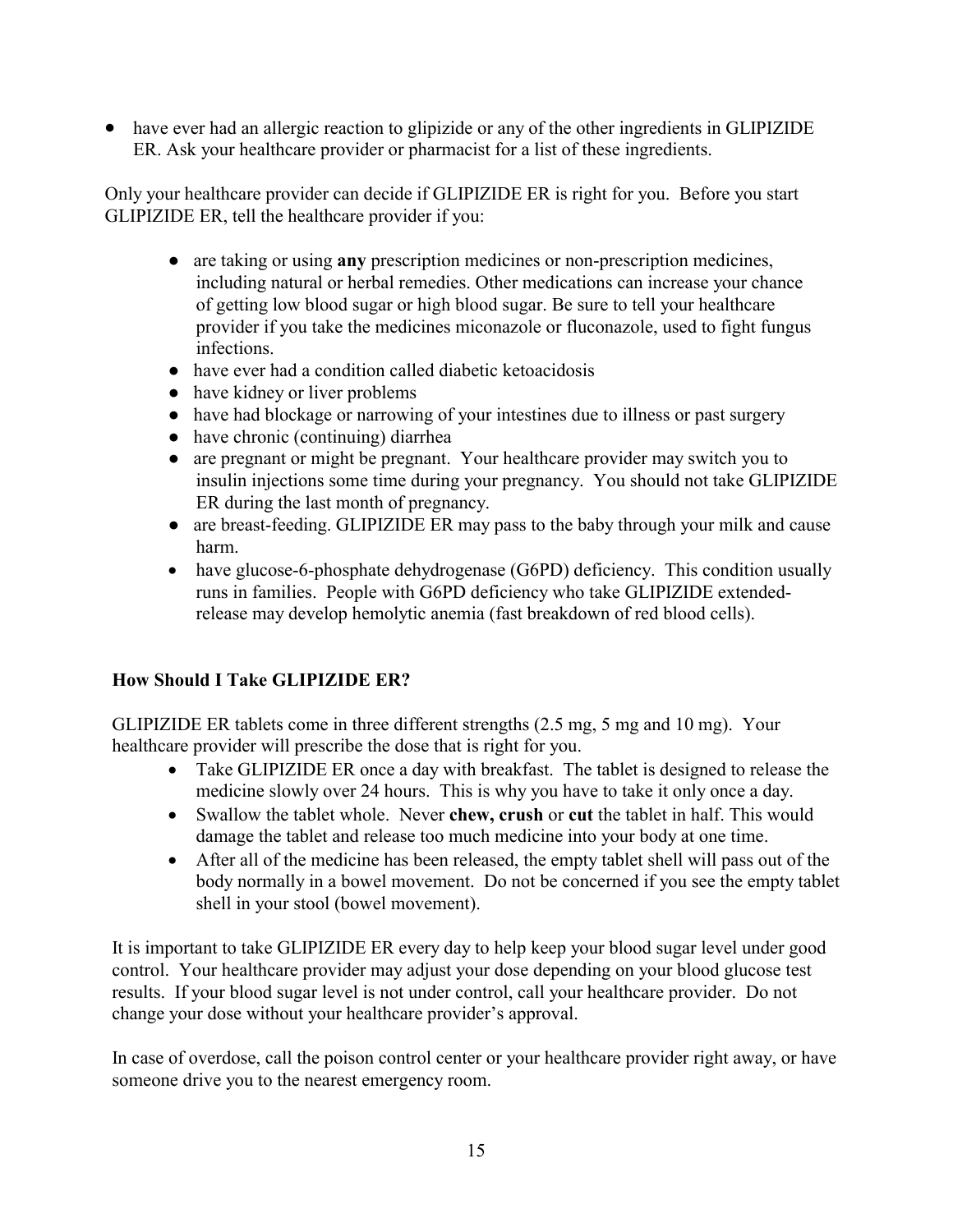You must continue your diet and exercise program while taking GLIPIZIDE ER. You must also have your blood and urine tested regularly to be sure GLIPIZIDE ER is working.

GLIPIZIDE ER may not work for everyone. If it does work, you may find that GLIPIZIDE ER is not working as well for you after you have used it for a while. Tell your healthcare provider if GLIPIZIDE ER is not working well.

# **What Should I Avoid While Taking GLIPIZIDE ER?**

Some medicines can affect how well GLIPIZIDE ER works or may affect your blood sugar level. Check with your healthcare provider or pharmacist before you start or stop taking prescription or over-the-counter medicines, including natural/herbal remedies, while on GLIPIZIDE ER.

# **What are the Possible Side Effects of GLIPIZIDE ER?**

**Low blood sugar.** GLIPIZIDE ER may lower your blood sugar to low levels that are dangerous (hypoglycemia). This can happen if you do not follow your diet, exercise too much, drink alcohol, are under stress, or get sick. This could also happen if your dose of GLIPIZIDE ER is higher than you need. Your healthcare provider may need to adjust it. Do not adjust the dose on your own.

Be sure you know how to recognize your body's signs that your blood sugar is too low. These signs include:

- a cold clammy feeling hunger
- unusual sweating fast heartbeat
- dizziness headache
- 
- 
- 
- 
- 
- 
- weakness blurred vision
- trembling slurred speech
- shakiness tingling in the lips or hands

If you notice any of these signs, eat or drink something with sugar in it right away, such as a regular (not diet) soft drink, orange juice, honey, sugar candy. You can also keep glucose tablets on hand that are available from your pharmacy. If you do not feel better shortly or your blood sugar level does not go up, call your healthcare provider. If you cannot reach your healthcare provider in an emergency, call 911 or have someone drive you to the nearest emergency room.

**Other side effects.** GLIPIZIDE ER may cause other side effects in some people. However, the incidence of serious side effects with GLIPIZIDE ER is very low. Other than the signs of low blood sugar listed above, possible side effects include:

- feeling jittery
- diarrhea
- $\bullet$  gas

GLIPIZIDE ER may cause other less common side effects besides those listed here. For a list of all side effects that have been reported, ask your healthcare provider or pharmacist.